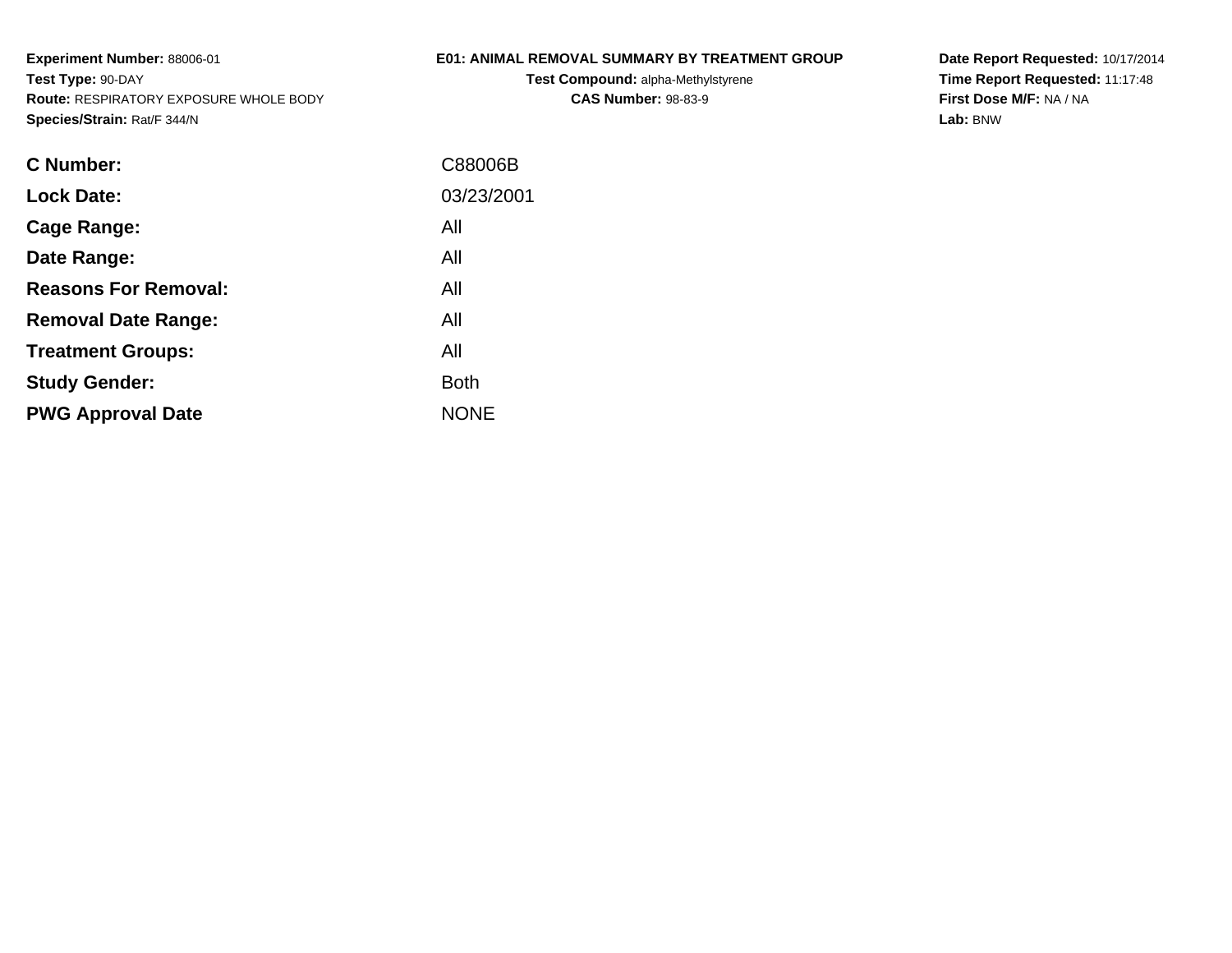## **E01: ANIMAL REMOVAL SUMMARY BY TREATMENT GROUP**

**Test Compound:** alpha-Methylstyrene**CAS Number:** 98-83-9

**Date Report Requested:** 10/17/2014**Time Report Requested:** 11:17:48**First Dose M/F:** NA / NA**Lab:** BNW

#### **MALE**

| <b>TREATMENT</b> | Terminal<br><b>Sacrifice</b> |
|------------------|------------------------------|
| CONTROL          | 10                           |
| <b>75 PPM</b>    | 10                           |
| <b>150 PPM</b>   | 10                           |
| 300 PPM          | 10                           |
| 600 PPM          | 10                           |
| 1000 PPM         | 10                           |
| <b>TOTAL</b>     | 60                           |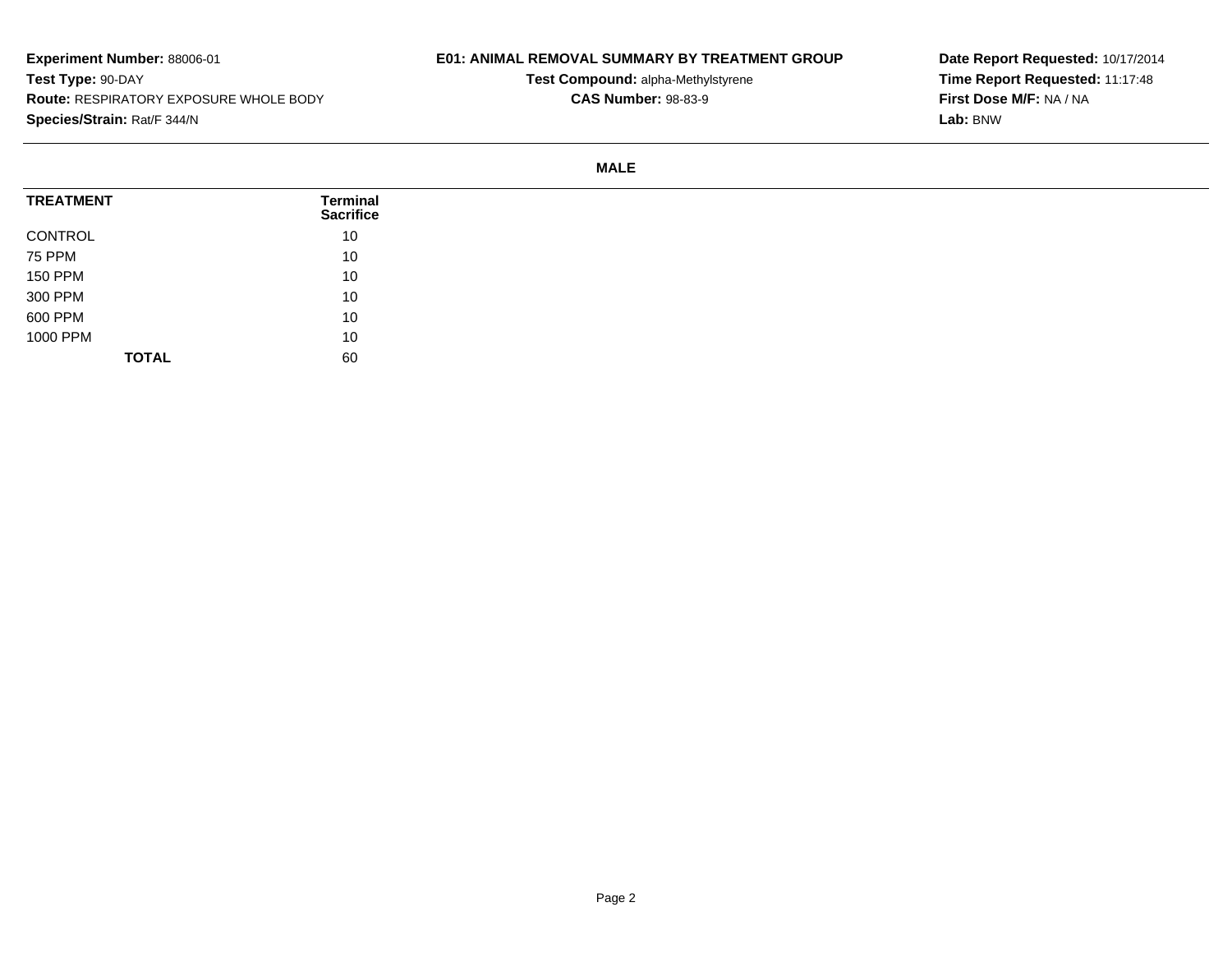## **E01: ANIMAL REMOVAL SUMMARY BY TREATMENT GROUP**

**Test Compound:** alpha-Methylstyrene**CAS Number:** 98-83-9

\*\*\*END OF MALE DATA\*\*\*

**Date Report Requested:** 10/17/2014**Time Report Requested:** 11:17:48**First Dose M/F:** NA / NA**Lab:** BNW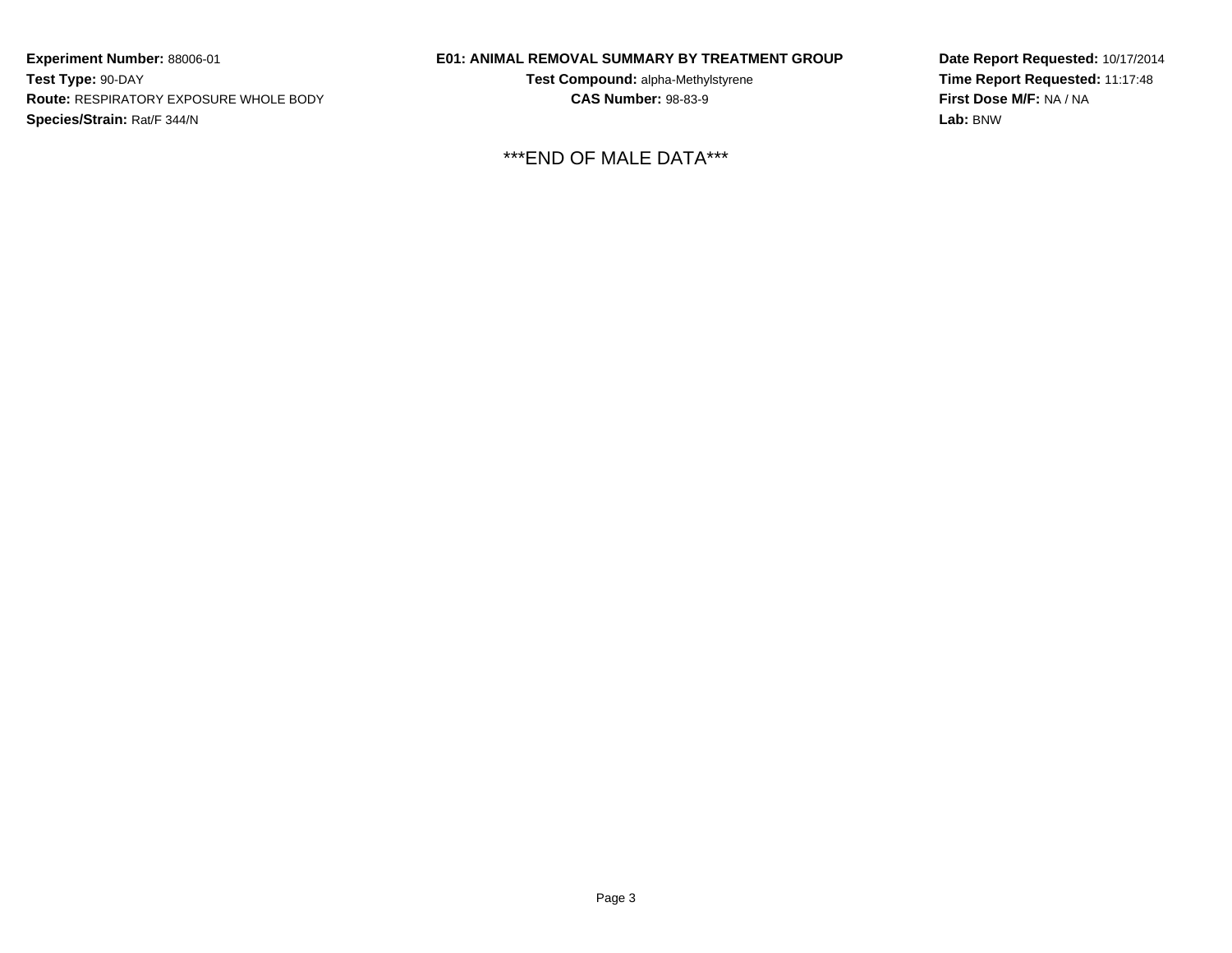## **E01: ANIMAL REMOVAL SUMMARY BY TREATMENT GROUP**

**Test Compound:** alpha-Methylstyrene**CAS Number:** 98-83-9

**Date Report Requested:** 10/17/2014**Time Report Requested:** 11:17:48**First Dose M/F:** NA / NA**Lab:** BNW

#### **FEMALE**

| <b>TREATMENT</b> | Terminal<br><b>Sacrifice</b> |
|------------------|------------------------------|
| CONTROL          | 10                           |
| 75 PPM           | 10                           |
| <b>150 PPM</b>   | 10                           |
| 300 PPM          | 10                           |
| 600 PPM          | 10                           |
| 1000 PPM         | 10                           |
| <b>TOTAL</b>     | 60                           |